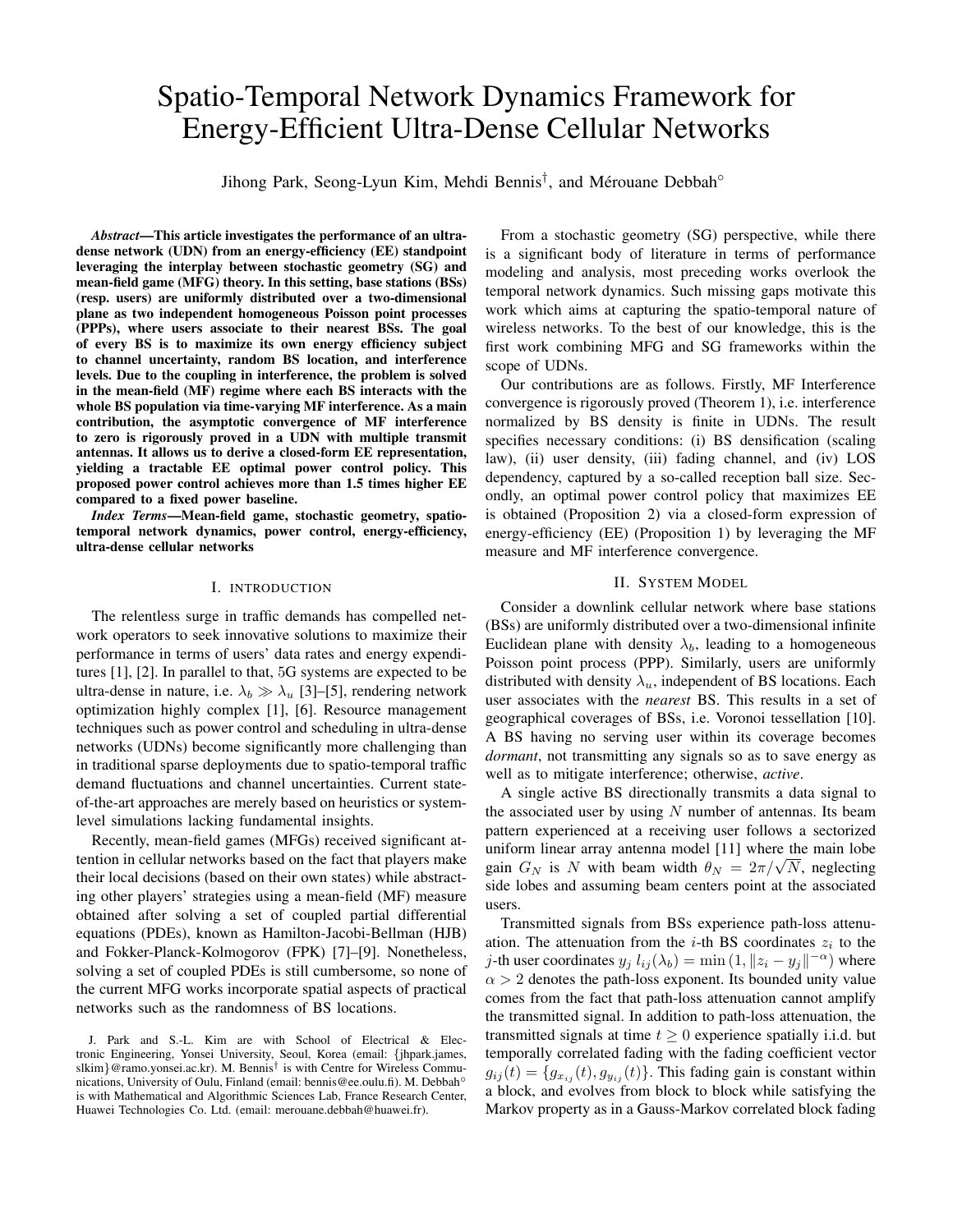model [12]. Consider the block length is infinitesimal, leading to the following fading evolution law [7]:

$$
dg_{ij}(t) = \frac{1}{2} (\mu - g_{ij}(t)) dt + \eta dW_{ij}(t)
$$
 (1)

where  $\mu := {\mu_x, \mu_y}$  for non-negative constants  $\mu_x, \mu_y, 0 \leq$  $\eta < \infty$ , and  $\mathbb{W}_i(t)$ 's are mutually independent Wiener processes. Adjusting  $\mu$  and  $\eta$  respectively determines the amounts of temporal correlation and (slow/fast) fading variance (see [7] for further details). Combining the effects of path-loss attenuation and fading yields channel gain  $h_{ij}$  from the *i*-th BS to the *j*-th user, given as  $|h_{ij}(t, \lambda_b)|^2 = l_{ij}(\lambda_b) \times |g_{ij}(t)|^2$ . In the following, we abuse notation by using the sole subscript  $i$  for indicating the associated BS  $i$  to user  $i$  links.

The *i*-th BS transmission power  $0 < P_i \{t, h_i(t, \lambda_b)\} \leq$  $P_{\text{max}}$ , which is determined only by its own channel state in  $h_i(t, \lambda_b)$ . Note that different BSs having identical channel state transmit the same power, i.e. homogeneous admissible controls for BS transmission powers.

User  $i$  only receives signals from BSs located within a *reception ball*  $b(y_i, R)$  centered at  $y_i$  with radius  $R > 0$ . Motivated by the line-of-sight (LOS) ball model [13], adjusting R enables emulating not only sub 6 GHz cellular networks but also LOS dependent networks where guaranteeing LOS is necessary for communication. For LOS dependent networks such as above 6 GHz millimeter-wave cellular networks, R corresponds to the average LOS distance that can be calculated at a given geographical site [5], [13]. For sub 6 GHz networks, R corresponds to the average distance that provides he received signal power larger than noise floor. When  $R \to \infty$ , the reception ball model becomes identical to a traditional PPP network model [14].

## III. MEAN-FIELD INTERFERENCE IN ULTRA-DENSE CELLULAR NETWORKS

Interactions of BSs through interference is a major source of the bottlenecks for optimizing wireless networks. MFG allows us to circumvent this problem by changing the entire interactions into a single interaction via MF interference. To achieve this, MF interference should asymptotically converge to zero, verified as in the following.

Let  $\Phi_R(\lambda)$  denote either (i) point coordinates following homogeneous PPP with density  $\lambda$  within  $b(o, R)$  or (ii) the number of such points within  $b(o, R)$ . Consider a randomly selected user, i.e. typical user. Now that the user coordinates are translation-invariant, i.e. stationary, it is always possible to make this typical user located at the origin  $o$ , i.e. Slyvnyak's theorem [10]. At the typical user, the following statements hold according to the nearest association and user-void dormant BSs under the reception ball model in Section II.

- If at least a single BS exists within  $b(o, R)$  with probability  $p_R$ , the associated BS is the nearest out of the entire BS coordinates  $\Phi_R(\lambda_b)$  (recall the associated BS is always active).
- An arbitrary interfering BS  $i$  belongs to the set of active BS coordinates  $\Phi_R(p_a\lambda_b)$  where  $p_a$  denotes a BS's active probability.

Utilizing the void probability of a PPP [10] yields  $p_R =$  $1 - \exp(-\pi \lambda_b R^2)$ . Assuming  $p_a$ 's are homogeneous over BSs provides  $p_a \approx 1 - \left[1 + \lambda_u/(3.5\lambda_b)\right]^{-3.5}$  [15]. For sufficiently large  $\lambda_b/\lambda_u$ , the accuracy of this approximation is in [16], and asymptotic convergence is verified in [5].

Let the subscript 0 denote the associated BS. At a typical user, the received power from the associated BS and aggregate interfering BSs with a single antenna are respectively given as follows:

$$
S_{\lambda_b}(t) = P_0 \{t, h_0(t, \lambda_b)\} |h_0(t, \lambda_b)|^2
$$
 (2)

$$
I_{p_a\lambda_b}(t) = \sum_{i=1}^{|\Phi_R^o(p_a\lambda_b)|} P_i \{t, h_i(t, p_a\lambda_b)\} |h_{i0}(t, p_a\lambda_b)|^2 \quad (3)
$$

where  $\Phi_R^o(p_a \lambda_b) := \Phi_R(p_a \lambda_b) \setminus \{z_0\}$  via Slyvnyak's theorem.

Signal-to-interference-plus-noise ratio (SINR) with  $N$  number of transmit antennas is then:

$$
\text{SINR}(t) = N \cdot S_{\lambda_b}(t) / \left(\sigma^2 + \frac{\theta_N}{2\pi} N \cdot I_{p_a \lambda_b}(t)\right) \tag{4}
$$

$$
=S_1(t)/\left(\frac{\sigma^2}{N\sqrt{\lambda_b^{\alpha}}}+\frac{I_{p_a\lambda_b}(t)}{\sqrt{N\lambda_b^{\alpha}}}\right) \quad a.s. \tag{5}
$$

where  $\sigma^2$  noise power and the last step follows from  $S_{\lambda_b}(t)$  ∼  $\lambda_b^{\frac{\alpha}{2}} S_1(t)$  via mapping theorem [17]. Note that  $\hat{I}_{p_a\lambda_b}(t)$  is the interference *normalized by BS density and the number of antennas*.

## *A. MF Interference*

Our objective is to prove the normalized interference  $\hat{I}_{p_a\lambda_b}(t)$  in (5) asymptotically converges to a finite value, i.e. MF interference. According to [7], it requires to satisfy the following three conditions.

- 1. Exchangeability The power control of  $P_i\{t, h_i(t, \lambda_b)\}$ 's is invariant by permuting channel states  $h_i$ 's. Guaranteeing this condition allows us to consider a generic interfering BS with the channel state  $x \in \chi$  where  $\chi$  is the set of the entire states.
- 2. MF measure existence MF measure  $m_t(x)$  exists for all  $x \in \chi$ , which is the channel state distribution function evolving over time.
- 3. Finite MF interference Normalized interference averaged over  $x \in \chi$  via  $m_t$  is bounded.

For a generic BS and its corresponding functions, the subscript  $i$  is neglected henceforth. By verifying the three conditions (see Appendix for details), the following proposition provides MF interference while specifying its necessary conditions.

Theorem 1. (MF Interference in UDNs) *In a downlink cellular network where its fading channel guarantees* A1*.*  $\mathsf{E}_{g_i(t)}\left[|g_i(t)|^2\right]<\infty$ , if either one of the following conditions *is satisfied*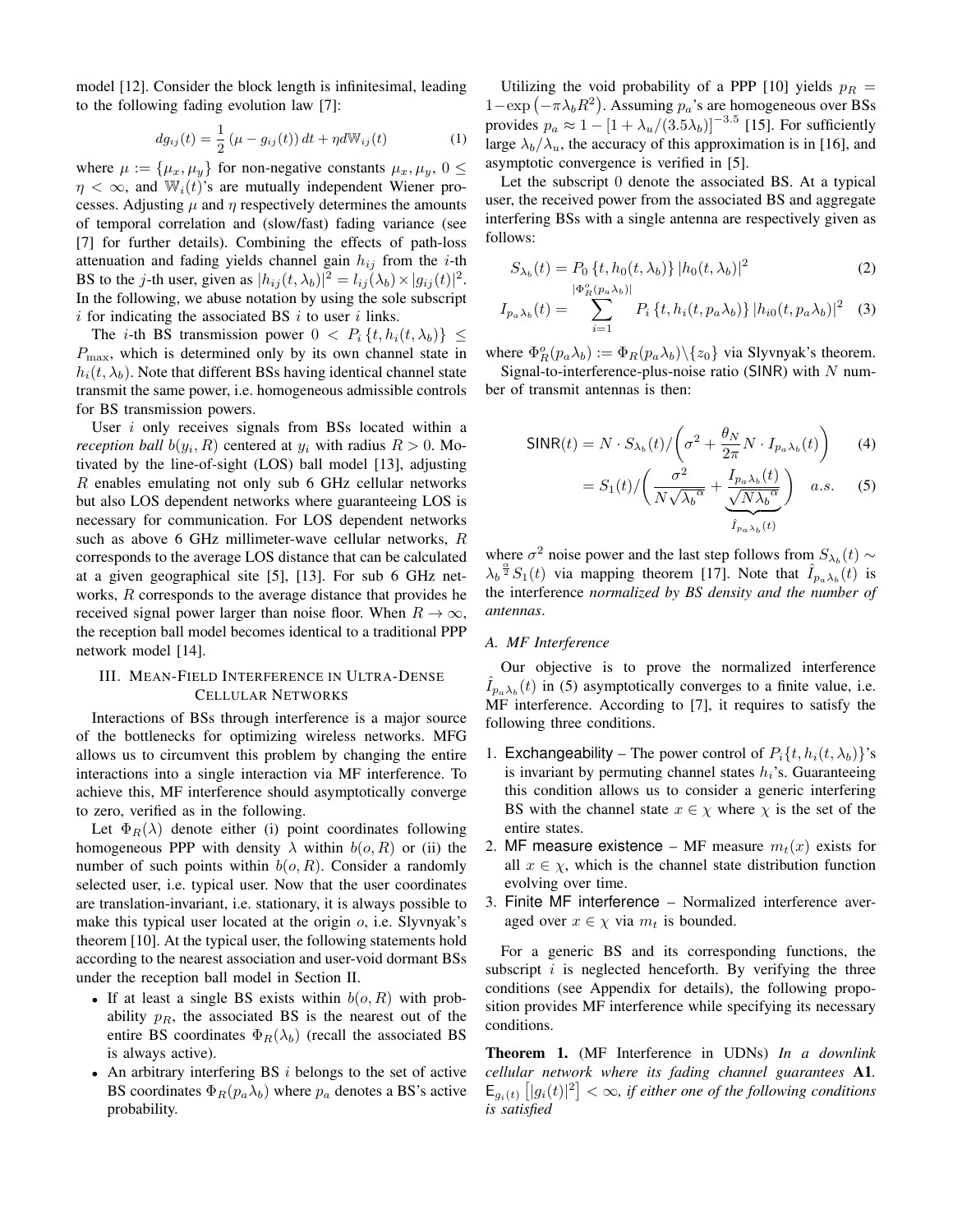**A2***. For*  $R < \infty$ ,  $N\lambda_b^{\alpha}/\lambda_u^{\alpha} \rightarrow \infty$  and  $\lambda_u \rightarrow \infty$ **A3**. For  $R \to \infty$ ,  $N \lambda_b^{\alpha'} / (\lambda_u R)^4 \to \infty$ then  $\hat{I}_{p_a\lambda_b}(t)$  in (5) converges a.s. to finite MF interference

$$
\hat{I}_1(t) \sim \mathsf{E}_{\chi} \left[ P\{t, x\} \cdot |h(t)|^2 \right] \to 0 \tag{6}
$$

 $where \ \mathsf{E}_{\chi} \left[ P \{t, x\} \cdot |h(t)|^2 \right] \ = \ \int_{x \in \chi} P \{t, x\} |h(t)|^2 m_t(dx),$ 

 $m_t = \lim_{R \text{ or } \lambda_u \to \infty} 1/|\Phi_R^o(\lambda_u)|$  $\frac{|\Phi^o_R(\lambda_u)|}{\sum}$  $\sum_{i=1}^{\infty} \delta_{h_i(t,1)}$  *and*  $\delta_{h_i(t,\lambda_u)}$ *Dirac measure concentrated at*  $h_i(t, \lambda_u)$ *.* 

The necessary conditions for MF interference convergence put emphasis on – not BS density but – the ratio of BS density to user density. As the ratio asymptotically goes to infinity MF interference converges. Such a condition interestingly corresponds with the definition of a UDN [5]. Asymptotic increase in the number of antennas, such as massive MIMO, also ensures MF interference converges.

Unlike a large-scale network ( $R \to \infty$ ), a finite network  $(R < \infty)$  as in millimeter-wave networks requires a huge number of users to guarantee MF interference convergence; otherwise, the number of active interferers become too small to formulate an MFG. This affects the necessary BS/user density ratio that requires more BS densification compared to a largescale network.

Utilizing the step 3-1) in the proof of Theorem 1 yields the following closed-form MF interference.

Corollary 1. (MF interference) *In a downlink cellular network, MF interference is given as follows:*

• If **A1** and **A2** are satisfied under  $R < \infty$ 

$$
\hat{I}_{p_a\lambda_b}(t) = \frac{(\lambda_u \pi R)^2}{\sqrt{N}\lambda_b^{\frac{\alpha}{2}}} \left(1 + \frac{1 - R^{2-\alpha}}{\alpha - 2}\right) \hat{P}(t) \mathsf{E}_g\left[|g(t)|^2\right];\tag{7}
$$

• *If* A1 *and* A3 *are satisfied under*  $R \to \infty$ 

$$
\hat{I}_{p_a\lambda_b}(t) = \frac{(\lambda_u \pi R)^2}{\sqrt{N}\lambda_b \frac{\alpha}{2}} \left(1 + \frac{1}{\alpha - 2}\right) \hat{P}(t) \mathsf{E}_g \left[|g(t)|^2\right] \quad (8)
$$

where  $\hat{P}(t) = \int_{x \in \chi} P\{t, x\} m_t(dx)$ .

It is worth noting that asymptotically vanishing MF inter- $E_s$ ference in (6) indicates – not interference but – the normalized interference defined in (5) becomes zero. For the same reason, a UDN where MF interference converges can not only be noise-limited but also be interference-limited. In (5), as in interference, noise power is normalized also by the same value, i.e. BS density and the number of antennas. Determining either interference or noise-limited therefore depends on whether interference dominates noise power or nor, independent of the normalization.

To further facilitate the applicability of MF interference in a practical scenario, consider relaxing A2 and A3 in Theorem 1. In a downlink UDN with the relaxed non-asymptotic condition **A0**.  $N\lambda_b^{\alpha}/(\lambda_u R)^4 \gg 1$ , Fig. 1 depicts its average rate per unit spectrum bandwidth  $E[1 + SINR(t)]$ . It shows that both MF interference applied (solid blue) and simulated (dotted red) average rates increase along with the BS/user density ratio.



Fig. 1. Average rate with and without MF interference approximation ( $\lambda_u$  = 0.001,  $N = 10$ ,  $\alpha = 4$ ,  $\eta = 1$ ,  $|\mu| = \sqrt{2}$ ,  $R \rightarrow \infty$ ,  $\sigma^2 = 0.001$ ,  $P_0(t) = P_i(t) = 1.$ 

This verifies the MF approximation achieves more than 98.3% accuracy, the ratio of the simulated to the MF approximated values. The MF approximation becomes tighter as the BS/user density ratio grows. On the basis of this validation, Section IV utilizes MF interference approximation for maximizing EE, which is linearly proportional to the average rate.

#### *B. MF Interference from the SG Point of View*

The proof of Theorem 1 in Appendix is based on a MFG formulation and its necessary conditions for the MF convergence. Instead, the following different proof sketch of Theorem 1 provides an interpretation from an SG standpoint.

At a typical user, applying (5) yields the average rate

$$
\mathsf{E}_{S,I} \left[ \log \left( 1 + \mathsf{SINR}(t) \right) \right] = \mathsf{E}_{S} \mathsf{E}_{I} \left[ \log \left( 1 + \frac{S_{1}(t)}{\frac{\sigma^{2}}{N\sqrt{\lambda_{b}^{\alpha}}} + \hat{I}_{p_{a}\lambda_{b}}(t)} \right) \right]
$$
\n
$$
\leq \frac{(m+M)^{2}}{4m} \mathsf{E}_{S} \log \left( 1 + \mathsf{E}_{I} \left[ \frac{S_{1}(t)}{\frac{\sigma^{2}}{N\sqrt{\lambda_{b}^{\alpha}}} + \hat{I}_{p_{a}\lambda_{b}}(t)} \right] \right). \tag{10}
$$

The first step follows from A0. In this case, such a decomposition is allowed since the nearest association of S does not affect  $I$ , i.e. no interferer within the association distance from the typical user.

The last inequality comes from Kantorovich's inequality [18] for the convex function of  $\hat{I}_{p_a\lambda_b}(t)$  where m and M respectively denote the minimum and maximum values of  $\hat{I}_{p_a\lambda_b}(t)$ . Its equality holds when  $m = M$ . According to **A0** and the definition of  $\hat{I}_{p_a\lambda_b}(t)$ ,  $m \approx M$ , leading to approximating (10) to (9).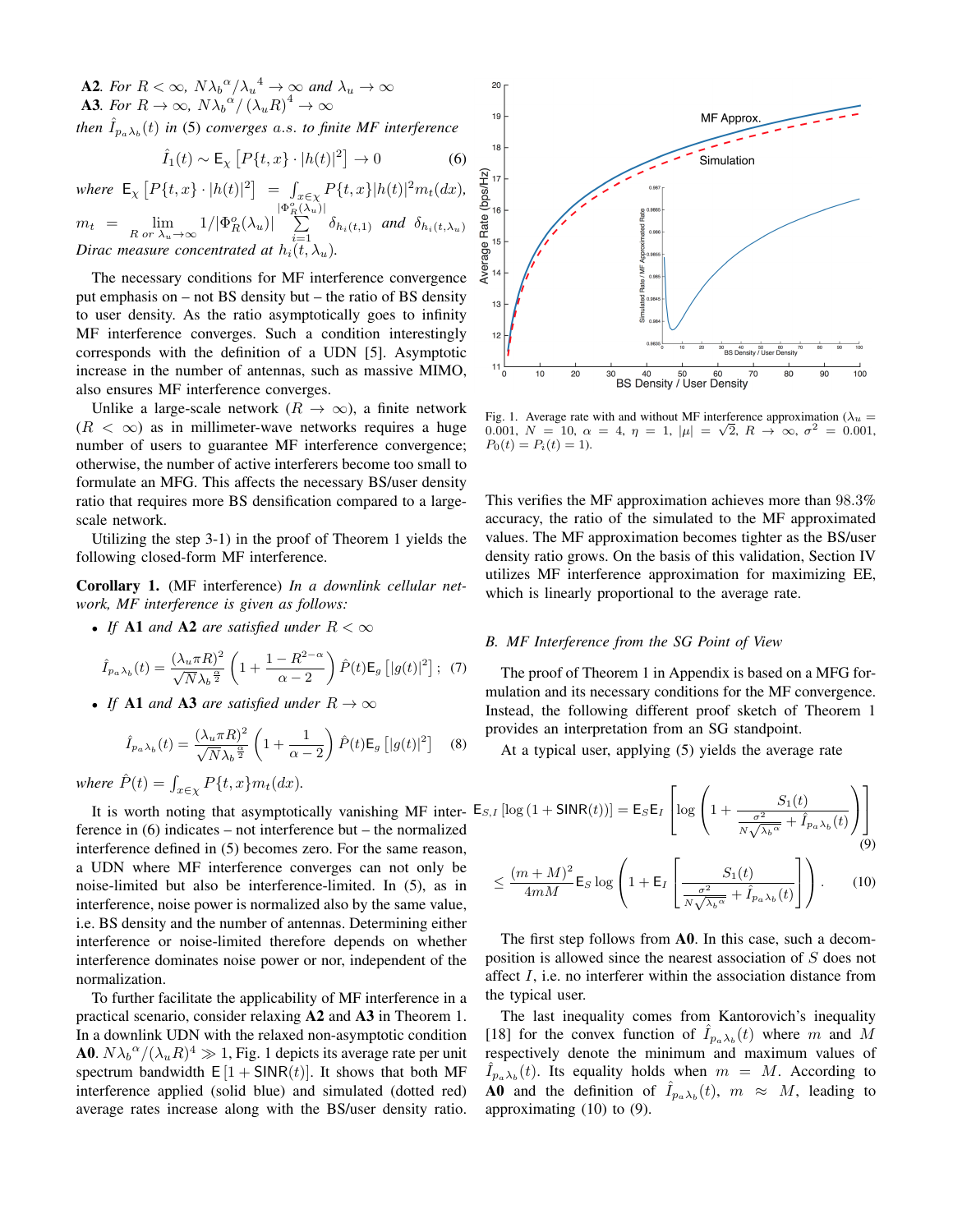Consider the term inside the logarithm in (10).

$$
\mathsf{E}_{I}\left[\frac{S_{1}(t)}{\frac{\sigma^{2}}{N\sqrt{\lambda_{b}^{\alpha}}}} + \hat{I}_{p_{a}\lambda_{b}}(t)\right] \geq S_{1}(t)\left(\frac{\sigma^{2}}{N\sqrt{\lambda_{b}^{\alpha}}}-\mathsf{E}_{I}\left[\hat{I}_{p_{a}\lambda_{b}}(t)\right]\right) \tag{11}
$$

The above inequality follows from Taylor's expansion for  $\hat{I}_{p_a\lambda_b}(t)$ . Combining (9)–(11) consequently yields the result.

$$
\mathsf{E}_{S,I} \left[ \log \left( 1 + \mathsf{SINR}(t) \right) \right] \approx \mathsf{E}_{S} \log \left( 1 + \frac{S_1(t)}{\frac{\sigma^2}{N\sqrt{\lambda_b \alpha}} + \mathsf{E}_{I} \left[ \hat{I}_{p_a \lambda_b}(t) \right]} \right)
$$
(12)

Note that the approximation above becomes the exact calculation when applying A2 and A3 instead of A0.

The result (12) derived from a SG perspective interestingly corresponds to the Theorem 1 derived from a MFG point of view. The reason is taking expectation over states (i.e. MF) is identical to the spatial average with the marks other than the transmitter locations out of the states.

## IV. ENERGY-EFFICIENCY MAXIMIZATION UNDER MEAN-FIELD INTERFERENCE

The goal of this section is to validate the effectiveness of the proposed approach. To this end, we maximize the energy efficiency of a UDN in a tractable manner by virtue of MF interference. For simplicity, this section only considers channel states, incorporating the impact of energy states is deferred to future work. In the following, we may abuse notations by dropping *i*, *t* and/or  $\lambda$ .

Consider at first an instantaneous energy efficiency  $EE(t)$ defined as the spatially averaged downlink capacity divided by power consumption at time t, i.e.  $EE(t) :=$  $\mathsf{E}_{y_i}[\log(1+\mathsf{SINR}_i(t))]/(P_i(t) + P_c)$  where  $P_c$  denotes the fixed circuit power consumption at BS  $i$ . In a UDN where MF interference approximation holds,  $EE(t)$  can be represented in closed-form as the following proposition shows.

Proposition 1. (EE under MF interference) *In a downlink UDN where* A1–A3 *in Theorem 1 hold,* EE(t) *at a typical user at time* t*, is given as follows:*

$$
\mathsf{EE}(t) = \frac{1}{P_c + P(t)} \left[ c_1 + \log \left( \frac{P(t)}{\frac{\sigma^2}{N\sqrt{\lambda_b \alpha}} + \hat{I}_{p_a \lambda_b}(t)} \right) \right]
$$
(13)

*where*  $c_1 = 2\mathsf{E}_g \left[ \log |g(t)| \right] + \alpha \left( \gamma + \log \pi \right) / 2$  *and*  $\gamma \approx 0.5771$ *Euler constant.*

*Proof:* Regardless of being either noise-limited or interferencelimited,  $SINR \gg 1$  holds in a UDN according to Theorem 1 and (5), and thus  $\log(1 + \text{SINR}_i(t)) \approx \log(\text{SINR}_i(t)).$ Applying this to the counter CDF (CCDF) of energy efficiency at a typical user conditioned on the typical user's associated channel fading under a given MF interference  $I_1(t)$ :

$$
\Pr\left(\frac{\log\left(1+\text{SINR}\right)}{P(t)+P_c} > v \mid g\right) = \Pr\left(|z| < \left[\frac{c_0}{e^{v(P(t)+P_c)}}\right]^{\frac{1}{\alpha}}\right) \tag{26}
$$
\n
$$
= 1 - \exp\left(-\pi\left[\cos\left(\frac{-v(P(t)+P_c)}{\alpha}\right)^{\frac{2}{\alpha}}\right) \tag{27}
$$

where  $c_0 := P(t)|g(t)|^2 / \left(\frac{\sigma^2}{N\sqrt{\lambda}}\right)$  $\frac{\sigma^2}{N\sqrt{\lambda_b \alpha}} + \hat{I}$  and the last step follows from the void probability of the nearest BS [10].

Notice (27) is identical to the CCDF of a Gumbel distributed random variable with parameters  $\beta = [2(P(t) + P_c)/\alpha]^{-1}$ and  $\mu = \beta \log (\pi c_0^{2/\alpha})$ . Taking an integration over  $v > 0$  at (27) thereby leads to the Gumbel mean given as  $\mu + \beta \gamma$ . Taking an expectation over the associated fading channel provides the spatially averaged EE by means of Slyvnyak's theorem [10] É

It is worth mentioning that replacing  $P(t) + P_c$  by unity in Proposition 1 yields the instantaneous spatially averaged downlink rate. Respectively for noise-limited or interferencelimited regime, this downlink rate is a logarithmic function of BS density or BS/user density ratio (recall the definition of  $\tilde{I}$ ), which is interestingly in line with our preceding result without incorporating MF interference [5].

Calculating  $\mathsf{EE}(t)$  is viable by using  $g(t)$ 's evolutional law given as (1). Given  $t > 0$ , the following verifies  $|q(t)|$  follows Rician fading.

Lemma 1. (Temporal fading distribution) *When the initial condition*  $g(0) = 0$  *is satisfied, at*  $t > 0$  *Euclidean norm of the fading vector*  $|g(t)| \sim Rice(|\mu| \left[1 - e^{-\frac{t}{2}}\right], \eta \left[1 - e^{-t}\right]).$ 

*Proof:* The evolutional law of  $g(t)$  is an Ornstein-Uhlenbeck process whose probability density function (PDF)  $f_g(u, t)$ satisfies the following FPK.

$$
\frac{df_g(u,t)}{dt} = \frac{1}{2} \left[ (u-\mu) f_g(u,t) \right] + \frac{\eta^2}{2} \frac{d^2 f_g(u,t)}{du^2} \tag{28}
$$

This provides  $g(t) \sim \mathcal{N}\left(\mu\left[1-e^{-\frac{t}{2}}\right], \eta^2\left[1-e^{-t}\right]^2\right)$ . The desired result is verified by exploiting the relationships: (i)  $\overline{X^2 + Y^2}$  ~ Rice $(\nu, \sigma)$  for  $X \sim \mathcal{N}(\nu \cos \theta, \sigma^2)$  and  $X \sim$  $\mathcal{N}(\nu \sin \theta, \sigma^2)$  where  $\theta \ge 0$  and (ii)  $\sin^2 \theta + \cos^2 \theta = 1$ .

Utilizing Proposition 1 with Lemma 1 allows us to consider the EE maximization at  $t > 0$ .

$$
\begin{array}{ll}\n\text{maximize} & \text{EE}(t) & (29) \\
\text{s.t.} & dg(t) = \frac{1}{2} (\mu - g(t)) dt + \eta d \mathbb{W}(t)\n\end{array}
$$

The solution of this problem is given in the following proposition.

Proposition 2. (EE optimal power) *For* t > 0 *at a typical*  $\mu$ *user, the optimal power*  $P^*(t)$  *maximizing*  $\mathsf{EE}(t)$  *satisfies* (30) *at the bottom of the next page.*

*Proof:* According to Proposition 1,  $EE(t)$  is an S-shaped unimodal function w.r.t. homogeneously controlled power  $P(t)$ , which has a unique solution. Applying the first-order necessary condition thereby yields the optimal power  $P^*(t)$  as follows

$$
P^*(t) = P_c \left[ W \left( \frac{P_c e^{c_1 - 1}}{\frac{\sigma^2}{N \sqrt{\lambda_b \alpha}} + \hat{I}_{p_a \lambda_b}(t)} \right) \right]^{-1}.
$$
 (31)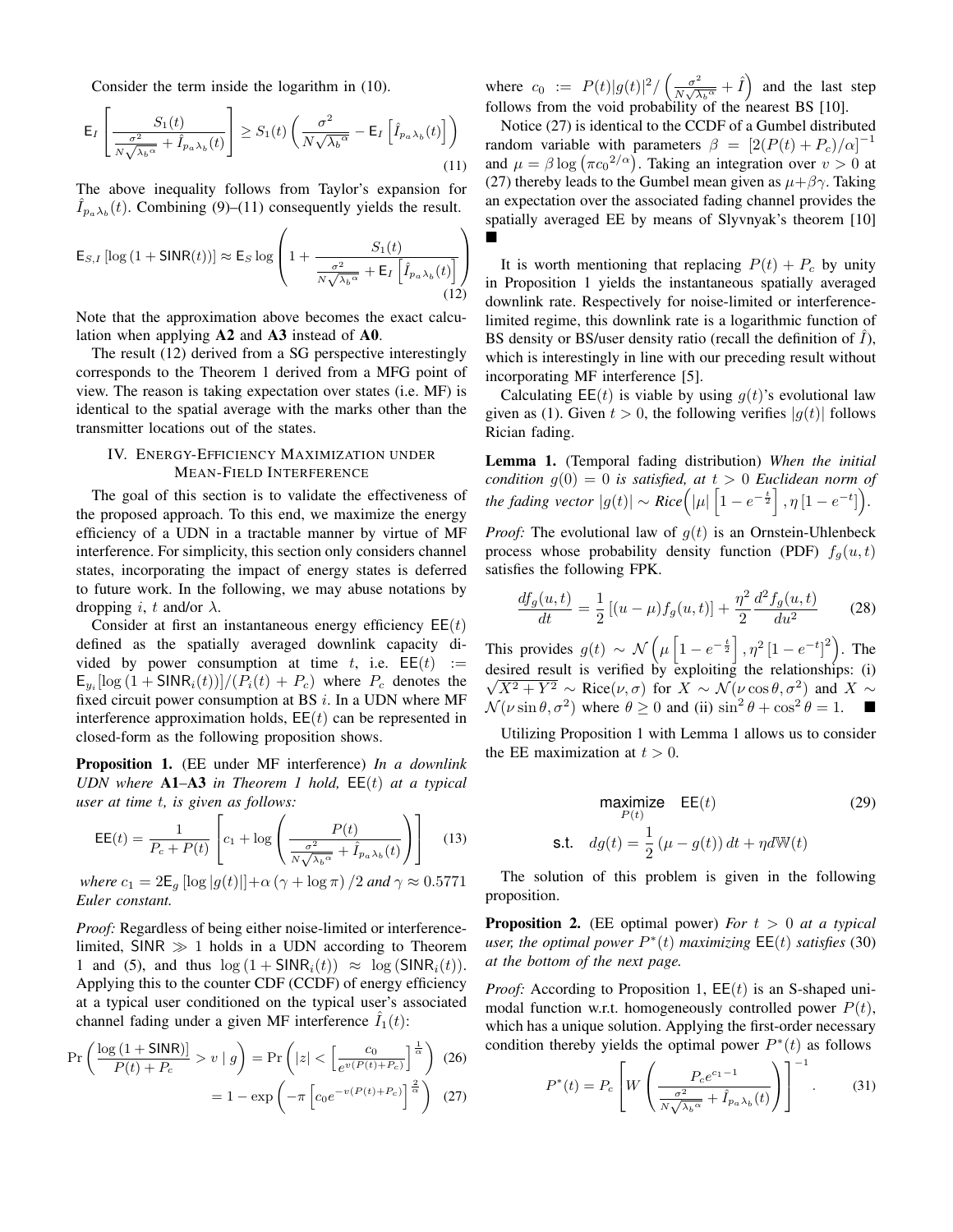

Fig. 2. Maximized EE by the proposed transmission power control in Proposition 2, compared with fixed power and full search optimum transmissions  $(\lambda_b = 10, \lambda_u = 1, N = 1, P_{\text{max}} = 1, P_c = 1, \eta = 1, |\mu| = \sqrt{2}, \alpha = 4).$ 

Note that  $\hat{P}(t)$  in  $\hat{I}_1(t)$ , interpreted as a single MF interferer's transmission power, interacts with  $P^*(t)$  in (31) under the homogeneous power control. This recursion converges to a unique  $\hat{P}^*(t)$  within a couple of iterations (see Fig. 2). The proof is completed by applying Corollary 1 and Lemma 1. ■

## V. NUMERICAL EVALUATION

This section validates the impact of the proposed power control policy under MF interference (Proposition 2).

Fig. 2 shows the proposed power control (solid blue) provides 1.58 times higher EE compared to a  $P_{\text{max}}/2$  fixed power baseline (dotted red), which corresponds to achieving 98% of the EE maximum via a full search algorithm (dashed black). For small  $t$ , transmission power of the proposed scheme fluctuates due to the recursive relationship between  $P(t)$  and  $\hat{P}(t)$ . This quickly converges to the EE optimal power within a couple of iterations for different values of  $P(0)$  and  $\dot{P}(0)$ . The curve variances for the full search and fixed power algorithms solely come from temporally correlated fading, vanishing as time elapses.

Fig. 3 illustrates the maximized EE by the proposed power control increases along with  $N$ . In addition, the EE grows as  $\lambda_b$  increases. This numerical evaluation is based on stationary fading, i.e.  $\lim_{t\to\infty} |g(t)|$  following Rice( $|\mu|, \eta$ ) according to Lemma 1.



Fig. 3. Maximized stationary EE by the proposed transmission power control in Proposition 2 with respect to the number of antennas and BS density  $(P_{\text{max}} = 1, P_c = 1, \eta = \mu_x = \mu_y = 1, \alpha = 4, R = 10).$ 

#### VI. CONCLUSION

In this work, we have characterized the EE of a UDN taking into account the spatio-temporal dynamics arising from BS locations, channel information, and interference patterns. Closed-form expressions of the MF measure and the utility function have been derived by invoking MF interference convergence as a function of BS/user density ratio, fading channel, and reception ball size, i.e. LOS dependency of networks. Remarkably our result allows operators to optimize their energy-efficient networks with a large number of BSs in a tractable manner under MF constraints. On the basis of the proposed framework, incorporating user mobility is our work in progress [19]. Considering other spatio-temporal SG settings and/or spatial MFG could also be an interesting topic.

#### ACKHOWLEDGEMENT

This work was supported by Institute for Information & communications Technology Promotion (IITP) grant funded by the Korea government (MSIP) (No.B0126-16-1017, Spectrum Sensing and Future Radio Communication Platforms).

#### APPENDIX – PROOF OF THEOREM 1

The following proves Theorem 1 for  $N = 1$  by sequentially verifying the aforementioned three conditions for MF interference (replacing  $\lambda_b$  in this proof with  $N^{\frac{1}{\alpha}}\lambda_b$  straightforwardly leads to the desired result for  $N > 1$ ).

$$
\frac{P_c}{P^*(t)} = W \left( \frac{P_c e^{c_1 - 1}}{\frac{\sigma^2}{N\sqrt{\lambda_b \alpha}} + \hat{P}^*(t) \left[ 2\eta^2 (1 - e^{-t})^2 + |\mu|^2 \left( 1 - e^{-\frac{t}{2}} \right)^2 \right] \frac{(\lambda_u \pi R)^2}{\sqrt{N\lambda_b \alpha}} \left( 1 + \frac{1}{\alpha - 2} \right)} \right)
$$
(30)

where  $W(y)$  is a Lambert W function providing the solution x of  $y = xe^x$ , which monotonically increases for  $y > 0$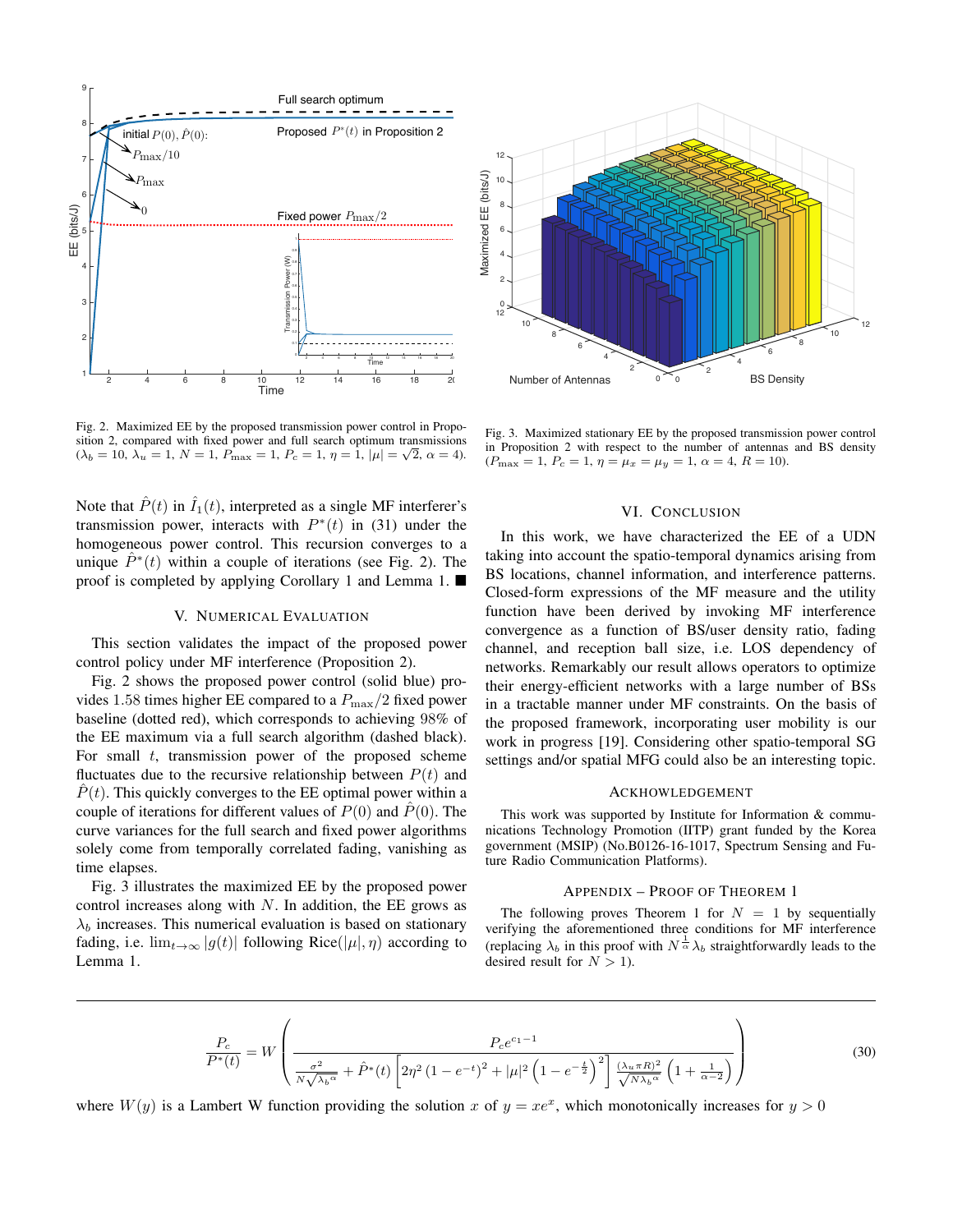1. Exchangeability – With the aid of de Finetti's theorem [20], i.i.d. states are invariantly permutable. Showing the considered channel states  $h_i$ 's are i.i.d. thus suffices to prove the exchangeability.

Firstly, BS coordinates  $z_i$ 's as well as fading vector  $q_i$ 's are mutually independent, and so are their  $h_i$ 's. Secondly, the BSs' common rule of user associations and homogeneous admissible power control along with the identical fading distribution lead to identically distributed  $h_i$ 's, ensuring exchangeability.

2. MF measure existence – It requires to prove an empirical measure  $M_t$  of  $h_i$ 's within  $b(o, R)$  converges to  $m_t$ . The following specifies the conditions at which this convergence holds under a UDN.

2-1) MF measure existence for  $R < \infty$ : For  $E[|g_0|^2] < \infty$  and  $\lambda_u \to \infty$ , consider  $\lambda_b/\lambda_u \to \infty$ .  $\ddot{\phantom{a}}$  $\hat{r}$ 

$$
\begin{aligned}\n&\lim_{\lambda_b/\lambda_u \to \infty} I_{p_a \lambda_b}(t) \\
&\approx \lim_{\lambda_u \to \infty} \frac{1}{\lambda_b \frac{\alpha}{2}} \left[ \sum_{i=1}^{|\Phi_R^o(\lambda_u)|} P_i \{t, h_i(t, \lambda_u)\} |h_{i0}(t, \lambda_u)|^2 - S_{\lambda_u}(t) \right] \\
&\approx \lim_{\lambda_u \to \infty} \frac{1}{\lambda_b \frac{\alpha}{2}} \left[ \sum_{i=1}^{|\Phi_R^o(\lambda_u)|} P_i \{t, h_i(t, \lambda_u)\} |h_{i0}(t, \lambda_u)|^2 - S_{\lambda_u}(t) \right]\n\end{aligned}
$$
\n(32)

$$
=\lim_{\substack{\lambda_b/\lambda_u\to\infty\\ \lambda_u\to\infty}}\frac{|\Phi_R^o(\lambda_u)|}{\lambda_b^{\frac{\alpha}{2}}} \frac{1}{|\Phi_R^o(\lambda_u)|} \sum_{i=1}^{|\Phi_R^o(\lambda_u)|} P_i\left\{t, h_i(t, \lambda_u)\right\} |h_{i0}(t, \lambda_u)|^2
$$
\n(33)

where (a) follows from  $\lim_{\lambda_b/\lambda_u\to\infty} p_a = \lambda_u/\lambda_b$  by Taylor expansion, in conjunction with the mapping theorem [17]. The last step comes from  $S_{\lambda_u}(t) \leq P_{\text{max}}|g_0|^2 < \infty$ a.s. The last inequality is derived by applying Markov's inequality to  $|g_0|^2$  as follows.

$$
\lim_{v \to \infty} \Pr\left(|g_0|^2 \ge v\right) \le \lim_{v \to \infty} \mathsf{E}[|g_0|^2]/v = 0 \tag{34}
$$

Define  $M_t$  as

 $\sim$ 

$$
M_t := \frac{1}{|\Phi_R^o(\lambda_u)|} \sum_{i=1}^{|\Phi_R^o(\lambda_u)|} \delta_{h_i(t,\lambda_u)}.
$$
 (35)

Note that  $|\Phi_R^o(\lambda_u)|$  is the number of active BSs within  $b(o, R)$ , following Poisson distribution with mean  $\lambda_u \pi R^2$ . It is therefore straightforward  $|\Phi_R^o(\lambda_u)| \to \infty$ a.s. as  $\lambda_u \rightarrow \infty$ . In such a condition, the empirical measure  $M_t$  converges to Borel probability measure  $m_t$ , i.e.  $m_t = \lim_{\lambda_u \to \infty} M_t$  a.s. according to Theorem 11.4.1 in [21]. This proves the existence of  $m_t$ .

2-2) MF measure existence for  $R \to \infty$ :

The proof directly follows from (33) while relaxing the necessary condition by replacing  $\lambda_u \to \infty$  with  $\lambda_u > 0$ . Under this condition,  $|\Phi_R^o(\lambda_u)| \to \infty$  as  $R \to \infty$ . This leads to  $\lim_{R\to\infty} M_t = m_t$  a.s.

3. Finite MF interference – In the following, the required BS density scaling laws under  $R < \infty$  and  $R \to \infty$  are provided so as to verify the convergence of MF interference in (33).

3-1) Finite MF interference for  $R < \infty$ :

Consider  $\lambda_b/\lambda_u \frac{4}{\alpha} \rightarrow \infty$  for  $\lambda_u \rightarrow \infty$  and  $E[|g_0|^2] < \infty$ . Applying  $m_t$ , the terms after  $|\Phi_R^o(\lambda_u)|/(\lambda_b/\lambda_u)^{\frac{1}{2}}$  in (33) becomes

$$
\frac{1}{\left|\Phi_{R}^{o}\left(\lambda_{u}\right)\right|} \sum_{i=1}^{\left|\Phi_{R}^{o}\left(\lambda_{u}\right)\right|} P_{i}\left\{t, X_{i}(t, \lambda_{u})\right\} |h_{i0}(t, \lambda_{u})|^{2}
$$
\n
$$
\stackrel{(b)}{=} \mathsf{E}_{\mathbf{x}}\left[P\left\{t, x\right\}\right] \mathsf{E}_{g}\left[|g(t)|^{2}\right] \mathsf{E}_{\Phi_{R}^{o}\left(\lambda_{u}\right)}\left[l_{i0}(\lambda_{u})\right] \tag{36}
$$

where  $\mathsf{E}_{\chi} [P\{t,x\}] = \int_{x \in \chi} P\{t,x\} m_t(dx)$ . The step  $(b)$ comes from the mutual independence of  $q_{i0}(t)$ 's and  $\ell_{i0}(\lambda_u)$ 's.

The first term  $E_{\chi} [P\{t, x\}]$  in (36) converges since  $\mathsf{E}_{\chi} [P\{t,x\}] \leq P_{\text{max}} < \infty$  when considering the maximum power transmission while neglecting a generic BS's remaining energy state. The second term  $E_g [g(t)]^2$ converges by definition. By using Campbell's theorem [17], the last term is

$$
\mathsf{E}_{\Phi_R^o(\lambda_u)}\left[l_{i0}(\lambda_u)\right] = \lambda_u \pi \left(1 + \frac{1 - R^{2-\alpha}}{\alpha - 2}\right). \tag{37}
$$

Applying this to (36) combined with  $\lim_{\lambda_u \to \infty} |\Phi_R^o(\lambda_u)| = \mathsf{E} [|\Phi_R^o(\lambda_u)|] = \lambda_u \pi R^2$  makes (33) become

$$
\underbrace{\frac{(\lambda_u \pi R)^2}{\lambda_b \frac{\alpha}{2}} \left(1 + \frac{1 - R^{2-\alpha}}{\alpha - 2}\right) \mathsf{E}_x \left[P\{t, x\}\right] \mathsf{E}_g \left[\left|g(t)\right|^2\right]. \tag{38}
$$

The term (c) converges on 0 since  $\lambda_b/\lambda_u^{\frac{4}{\alpha}} \rightarrow \infty$ , verifying  $\hat{I}_{p_a\lambda_b}$  is a.s. finite.

#### 3-2) Finite MF interference for  $R \to \infty$ :

Consider  $\lambda_b/(\lambda_u R)^{\frac{4}{\alpha}} \to \infty$  for  $\lambda_u > 0$  and  $\mathsf{E}[|g_0|^2] <$  $\infty$ . Under these conditions, (38) holds and the term (c) converges on 0, yielding the desired result.

Combining the results of subsections 1, 2, and 3 completes the proof of Theorem 1.

#### **REFERENCES**

- [1] J. G. Andrews, S. Buzzi, W. Choi, S. Hanly, A. Lozano, A. C. K. Soong, and J. C. Zhang, "What Will 5G Be?," *IEEE Journal on Selected Areas in Communications*, vol. PP, no. 99, 2014.
- [2] F. Boccardi, R. W. Heath, Jr, A. Lozano, T. Marzetta, and P. Popovski, "Five Disruptive Technology Directions for 5G," *IEEE Communications Magazine*, vol. 52, no. 2, pp. 74–80, 2014.
- [3] L. Su, C. Yang, and C.-L. I, "Energy and Spectral Efficient Frequency Reuse of Ultra Dense Networks," *IEEE Transactions on Wireless Communications*, vol. 15, no. 8, pp. 5384–5398, 2016.
- [4] M. Kamel, W. Hamouda, and A. Youssef, "Ultra-Dense Networks: A Survey," *to appear in IEEE Communications & Tutorials [Online]. Early access: http://ieeexplore.ieee.org/document/7476821*.
- [5] J. Park, S.-L. Kim, and J. Zander, "Tractable Resource Management with Uplink Decoupled Millimeter-Wave Overlay in Ultra-Dense Cellular Networks," *IEEE Transactions on Wireless Communications*, vol. 15, no. 6, pp. 4362–4379, 2016.
- [6] A. G. Gotsis and A. Alexiou, "On Coordinating Ultra-Dense Wireless Access Networks: Optimization Modeling, Algorithms and Insights," *available at: http://arxiv.org/pdf/1312.1577v1.pdf*.
- [7] F. Mériaux, S. Lasaulce, and H. Tembine, "Stochastic Differential Games and Energy-Efficient Power Control," *Dynamic Games and Applications*, vol. 3, no. 1, pp. 3–23, 2013.
- [8] H. Tembine and M. Huang, "Mean Field Difference Games: McKean-Vlasov Dynamics," *Proc. IEEE Conference on Decision and Control and European Control Conference (CDC-ECC), Orlando, FL, USA*, December 2011.